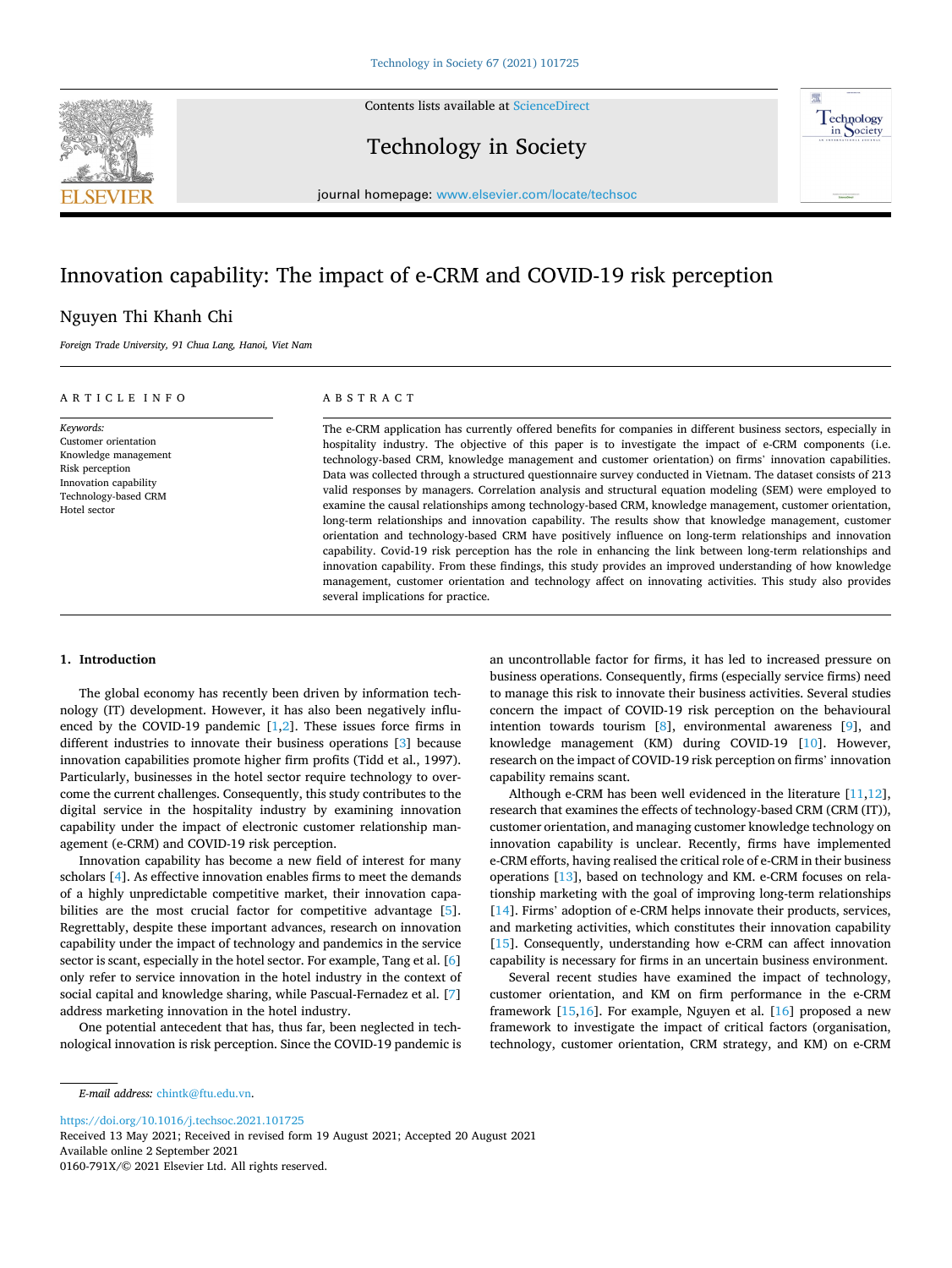success. Meanwhile, Migdadi [\[15](#page-7-0)] examined the impact of KM on firm performance, measured by marketing innovation, process innovation, and service innovation. The existing research on e-CRM is mostly conceptual, and includes empirical studies confirming the impact of technology and KM on CRM innovation [\[17](#page-7-0)]. Reflecting on prior studies related to CRM, this study proposes that CRM (IT), customer orientation, and KM may be linked to innovation capability.

Nevertheless, the empirical evidence on the interrelationship between e-CRM, long-term relationship with customers, and firms' innovation capability, in conjunction with COVID-19 risk perception, has enjoyed little attention. To bridge this gap, this study develops a new, integrated framework that examines these interrelationships. The relationships are tested empirically, using data collected from Vietnamese hotel managers. These service firms were chosen because, in a developing country such as Vietnam, emerging hotels generally follow high standards based on international best practices.

This study contributes both theoretically and practically. First, it is among the first studies to shed light on how e-CRM implementation leads to innovation capability. The study highlights the impact of KM, CRM (IT), and customer orientation on innovation capability. It shows how, and to what extent perception of the COVID-19 risk regulates the causal relationship between long-term relationships and innovation capability. Second, it offers meaningful practical implications. Given the impact of the COVID-19 pandemic on the global economy, managers need to respond to this impact by innovating their business operations.

## **2. Literature review and hypothesis development**

#### *2.1. Innovation capability*

According to the Oslo Manual (2005), innovation is the adoption of new business processes, marketing methods, improved service quality, or external relations. Innovation capability can be developed by new operational practices to obtain a novel technology (Wong et al., 2011), because it is a source of firm performance [\[18](#page-7-0)]. Innovation capability is an important source for firms in the hospitality industry for modernisation and competitiveness. According to Migdadi [\[15](#page-7-0)]; innovation capability has five components: product innovation (product physical change), service innovation (the effectiveness of service processes), process, marketing, and administrative innovation. Innovation capability has become a means for firms to increase their competitive advantage, respond to customer satisfaction, and increase revenue [\[19](#page-7-0)]. In this vein, innovation capability addresses changes in service innovation (customer service, after-sales service, and delivery service) and in marketing and process innovation (quick response to customers, partners, and stakeholders). From this perspective, this study considers service firms' innovation capability as their ability to implement new business processes, improved service quality, and marketing methods.

#### *2.2. e-CRM*

In their study, Frow and Payne [\[20](#page-7-0)]; p.11) found that 'CRM is a cross-functional strategic approach concerned with creating improved shareholder value through the development of customer relationship'. However, with the development of information technology, CRM has currently developed into e-CRM [\[21](#page-7-0)]. Melović et al. [[22\]](#page-7-0) defined e-CRM as a strategy for firms to provide good quality, achieve long-term relationships, and increase business profit. Drawing on these prior studies, e-CRM, in this study, is viewed as a technology strategy to maintain customer relationships and achieve business success.

Several studies have considered e-CRM from various perspectives, including as a tool for creating long-term relationships via IT [[23\]](#page-7-0), and as a strategy based on technology for innovation capability [[24,25](#page-7-0)]. According to Pushkala et al. [[26\]](#page-7-0); a successful e-CRM needs to integrate information technology, information resources (customer database and good interaction with customers), as well as knowledge management.

Thus, based on these studies, CRM (IT), customer orientation, and KM are three key components of e-CRM adoption.

*CRM (IT)* is viewed as the factor relating to the soft and hard aspects of CRM implemented [\[27](#page-7-0)]. Therefore, technological systems are suggested as a key component in e-CRM solution deployment [\[28](#page-7-0)]. Chen and Ching [\[29](#page-7-0)] suggested that one of the key components of e-CRM implementation was IT. Other studies [\[27,30](#page-7-0)] have also confirmed the role of technology in implementing e-CRM. Thus, CRM (IT) refers to a system that includes software and hardware in adopting e-CRM.

*Customer orientation* is considered as an employee disposition or tendency to meet customer needs in an on-the-job context [\[31](#page-7-0)]. Customer orientation, critical for business success in the service industry [[32\]](#page-7-0), has two components: the need and the enjoyment. The need component demonstrates employees' belief in their ability to meet customer demand, while the enjoyment component describes employees' enjoyable interactions with customers [\[33](#page-7-0)]. Based on these aspects, customer orientation is defined as a set of behaviours that prioritises customer interests and provides high customer value.

*KM* refers to the sum of actual and potential resources embedded within, available through and derived from the network of relationships possessed by a social unit [\[34](#page-7-0)]. Wong and Wong [[35\]](#page-7-0) viewed KM capability from a balanced socio-technical perspective, by focusing on technology, structure, and culture. Moreover, KM is a combination of IT and knowledge related to business ownership and exchange between IT executives and functional managers [\[36](#page-7-0)]. Many studies have demonstrated the effect of KM on IT adoption, generally, and on CRM specifically. Armstrong and Sambamurthy [\[37](#page-7-0)] suggested that IT and business knowledge led to effective technology application. In detail, Mata et al. [[38\]](#page-7-0) identified KM as a critical predictor in successfully adopting IT systems for obtaining strategic benefits. Consequently, based on the literature, KM, in this study, is seen as managing knowledge resources to facilitate access and reuse of knowledge in using advanced IT.

# *2.3. Hypothesis development*

#### *2.3.1. E-CRM and innovation capability*

KM is considered one of the critical processes in determining a firm's ability to learn and innovate (Salmodor & Bueno, 2007). Therefore, the most important purpose of KM is to improve innovativeness and responsiveness, which includes marketing innovation, process innovation, and service innovation [[39\]](#page-7-0). Some studies have found KM to be knowledge sharing [[40\]](#page-7-0) and knowledge creation [[41\]](#page-7-0), with a positive influence on marketing innovation [\[15](#page-7-0)]; Xu et al., 2021). Firms can utilise KM to facilitate marketing innovation because tacit knowledge can be transferred to the innovative marketing process  $[42]$  $[42]$ . Dabić et al. [[43\]](#page-7-0) emphasise the importance of the intellectual agility of staff in SMEs, which is a key determinant in successfully innovating a business. Managing the application of knowledge can expand employees' creativity and generate creative ideas, which, in turn, lead to innovative marketing and services [\[44](#page-7-0)]. Dost et al. [\[45](#page-7-0)] found that knowledge from internal sources facilitated the generation of process innovation, while Xu et al.'s (2021) recent findings suggest the importance of KM in innovating new products. In this vein, with effective KM, firms can improve service development, create innovative marketing strategies, and innovate their business processes. Therefore, the following hypothesis is proposed:

#### **H1a**. KM positively impacts innovation capability

Regarding a firm's orientation towards its customers, the evidence on the impact of customer orientation and innovation capability in the hotel sector is not clear-cut. Tajeddini [[46\]](#page-7-0) found no significant relationship between customer orientation and process innovation in 156 hotels in Germany and France. In contrast, Tajeddini and Trueman [\[47](#page-7-0)] observed that employees focused on innovation after attending to customers in terms of their wants and needs in the retail industry in Switzerland. Similarly, Domi et al. [\[48\]](#page-7-0) found that an enhanced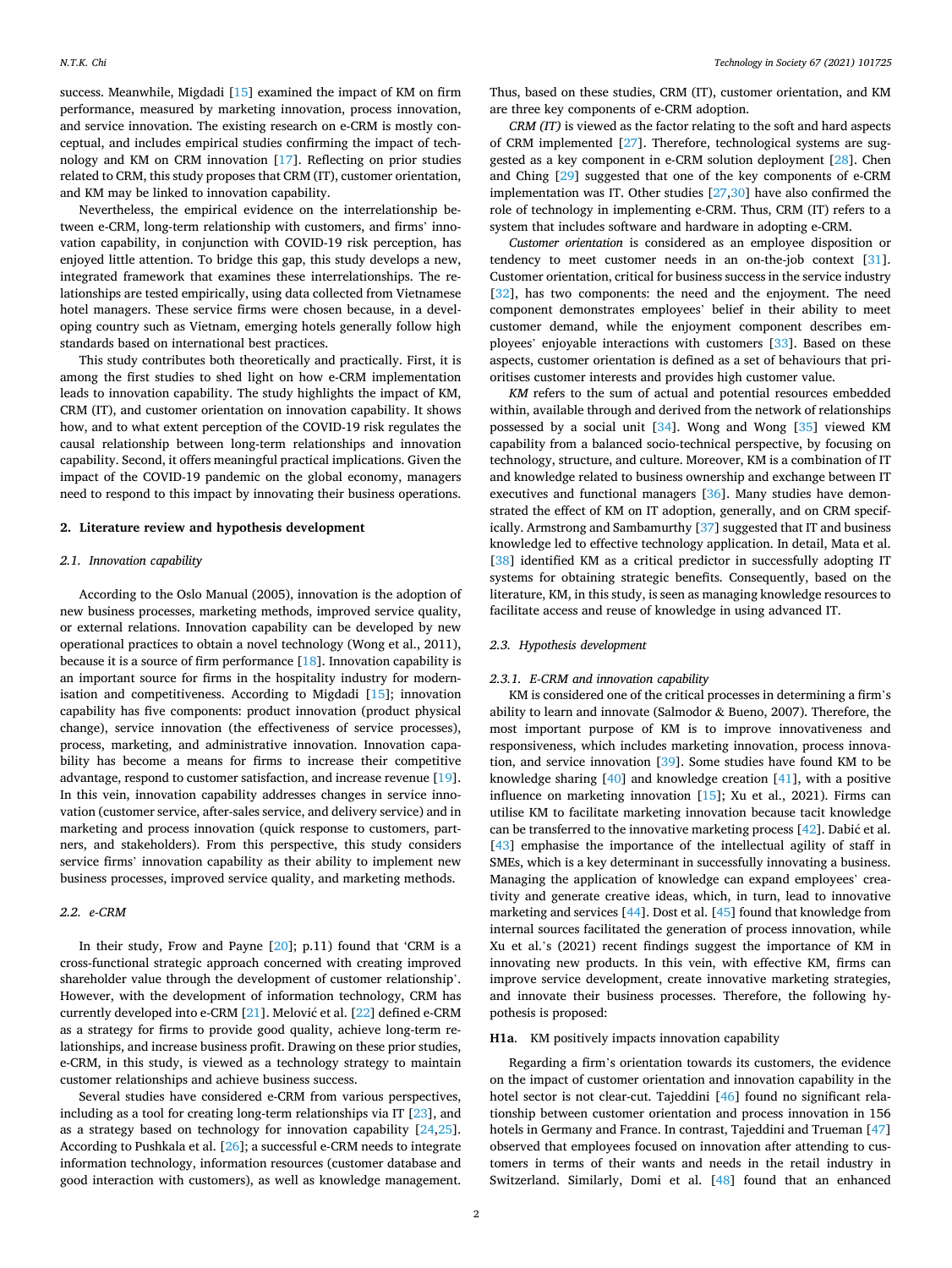experience was key in attracting tourists and promoting tourism SME innovation in Albania. Some studies examine the relationship between customer-centricity and firm performance in manufacturing firms [\[49](#page-7-0), [50\]](#page-7-0). Fewer studies investigate the link between customer orientation and innovation capability in general service sectors [\[15,48](#page-7-0)]. The relationship between customer orientation and innovation capability in the hotel sector has remained relatively unexplored, yet the available evidence points to a positive link between them. In this study, it is argued that customer orientation will positively affect the innovation capability of hotel providers. Hence, the following hypothesis is proposed:

# **H2a**. Customer orientation positively impacts innovation capability

Thanks to the adoption of new technology, firms can achieve the benefits of e-CRM implementation [\[51](#page-7-0)]. They can share information throughout their organisations, which, in turn, enhances firm innovation [\[52](#page-7-0)]. Furthermore, empirical research has suggested the positive influence of CRM (IT) on marketing innovation. For example, Groznik et al. (2008) first showed that CRM (IT) improved firm's efficiency, productivity, and customer services. In this vein, CRM (IT) has a significantly positive impact on marketing innovation [[53\]](#page-7-0). Nazari–-Shirkouhi et al. [\[54](#page-7-0)] demonstrated that technology was an effective tool in improving firms' competitive advantage because it enabled firms to create quick responses to customer requests for marketing innovation. An IT platform improves firms' service quality by enabling them to respond to buyers faster, at a lower cost [[55\]](#page-7-0). Recently, Chege and Wang [[56\]](#page-7-0) addressed the influence of technology on SME innovation in Kenya, while Lew et al. [[57\]](#page-8-0) suggested a relationship between technology and innovation in the payment process in the hospitality industry. Therefore, Dabić et al. [\[58](#page-8-0)] suggest a roadmap for firms that focuses on technology in their business innovation. Drawing on the above findings, this study suggests a positive relationship between CRM (IT) and innovation capability in the service sector. Thus, the following hypothesis is proposed:

## **H3a**. CRM (IT) positively impacts innovation capability

#### *2.3.2. The mediating role of long-term relationships*

Long-term relationships refer to a long-lasting desire to uphold a valued relationship [\[59](#page-8-0)]; p. 316), and to a firm's commitment to its partners [[60\]](#page-8-0). Although the benefits of long-term relationships are undeniable, not all companies can endure their relationships with their partners [\[61](#page-8-0)]. As e-CRM is concerned with the relationships between organisations and both potential and current customers [[62\]](#page-8-0); p. 445), overcoming such inherent challenges to build long-term relationships requires firms that adopt e-CRM to focus on value creation for their partners.

Wang et al. (2018) demonstrated that KM improved firms' innovation performance. Moreover, Lin and Su [[63\]](#page-8-0) first noted the important role of KM in supporting firms to improve long-term relationships with their customers and enhance customer satisfaction, which all led to firm innovation. Furthermore, previous studies have found an association between e-CRM adoption, firms' channels, firms' partners, and their innovation. For example, Sen and Sinha [[64\]](#page-8-0) first suggested that failure in implementing e-CRM could be prevented when e-CRM components were linked with firms' channels, employees, and partners. Long-term relationships, which are the results of CRM adoption, have positively impacted innovation in organisations [[15\]](#page-7-0). This is consistent with Ode and Ayavoo's [[65\]](#page-8-0) findings that KM improves customer relationships and firm performance in their process innovation. In this respect, this study also suggests that the positive relationship between KM and innovation capability is translated through long-term relationships with customers. Thus, the following hypothesis is proposed:

**H1b**. Long-term relationships positively mediate the relationship between KM and innovation capability

Firms that have a customer orientation strategy not only increase

their job performance, but also exhibit long-term relationships with customers [\[66\]](#page-8-0). Customer orientation is an essential force for building customer loyalty [[67\]](#page-8-0) because businesses that are oriented towards their customers acquire deep knowledge about their partners, both individually and in groups [\[68](#page-8-0)]. Consequently, firms that seek to enhance their relationships with customers should consider customer orientation as a key strategic option [\[69](#page-8-0)] since it directly affects firm performance [\[16](#page-7-0)]. A long-term relationship with customers retains them, thus facilitating an understanding of their needs and demands, which consequently promotes marketing innovation [[70](#page-8-0)]. Firms not only implement innovative strategies, but also adopt various changes to their organisational factors, infrastructure, and technology to create new firm innovation, such as in marketing and processes (Maheshwari et al., 2006). In this respect, the current study proposes a positive relationship between customer orientation and firms' innovation capability, which is translated through a commitment to long-term relationships. Therefore, the following hypothesis is proposed:

**H2b**. Long-term relationships positively mediate the relationship between customer orientation and innovation capability

According to Melović et al.  $[22]$  $[22]$ ; e-CRM develops firms' relationships with their customers, which consequently requires firms to innovate their business strategies and technical platforms. Several studies have suggested a mediating role for long-term relationships between CRM and firms' innovation in various sectors. For example, Muro et al. Muro et al. (2013) showed that adopting CRM in the banking industry strengthened the loyalty relationship with customers and banking service innovation (Muro et al., 2013). Iriquat and Abu Daquar (2017) found an impact of e-CRM on firms' long-term relationships and their employees' behaviour in the service sector in Palestine. Aldaihani et al. [[71\]](#page-8-0) recently revealed the role of customer empowerment in the relationship between CRM and customer intention. Based on this finding, they suggested that service firms should innovate technology in their business process. Drawing on prior research, this study proposes that e-CRM implementation has some links with firms' innovation capability, through building strong long-term relationships with customers.

By identifying customers' needs and demands, e-CRM can reinforce and upgrade service quality. For example, with the support of CRM (IT), firms can obtain customers' information and segment the market. Frow and Payne [[20\]](#page-7-0) suggested that using the validated tool in CRM assessment would help companies identify how they need to change if they are to achieve more sophisticated relationships with their customers. Many firms that adopt e-CRM without awareness of customers' data and sufficient technology do not innovate [[72\]](#page-8-0). In this vein, long-term relationships are enhanced when firms utilise IT from channel touchpoints as well as their innovations. Therefore, the following hypothesis is posited:

**H3b**. Long-term relationships positively mediate the relationship between CRM (IT) and innovation capability

#### *2.3.3. The moderating role of COVID-19 risk perception*

Risk perception is seen as value judgments that relate to uncertain situations that arise from a particular risk (Bauer, 1960). Many studies have investigated the concept of perceived risk (Dillard et al., 2012). Risk perception includes two dimensions (Brug et al., 2004): cognitive and affective. The cognitive dimension focuses on individuals' perceived susceptibility to risk and its severity, while the affective dimension focuses on individuals' anxiety about their exposure to risk (Sjöberg, 1998). Risks can be divided into different types, including financial, social, time, and psychological risks (Lai-Ming Tam, 2012). A firm's risk perception is considered to be its assessment of the risk inherent in a situation [\[73](#page-8-0)]. Under the COVID-19 pandemic, hotels will perceive the uncertainty and unpredictability of this situation as it pertains to their business operations.

Regarding innovation capability, Pascual-Fernández et al. [[7](#page-7-0)] show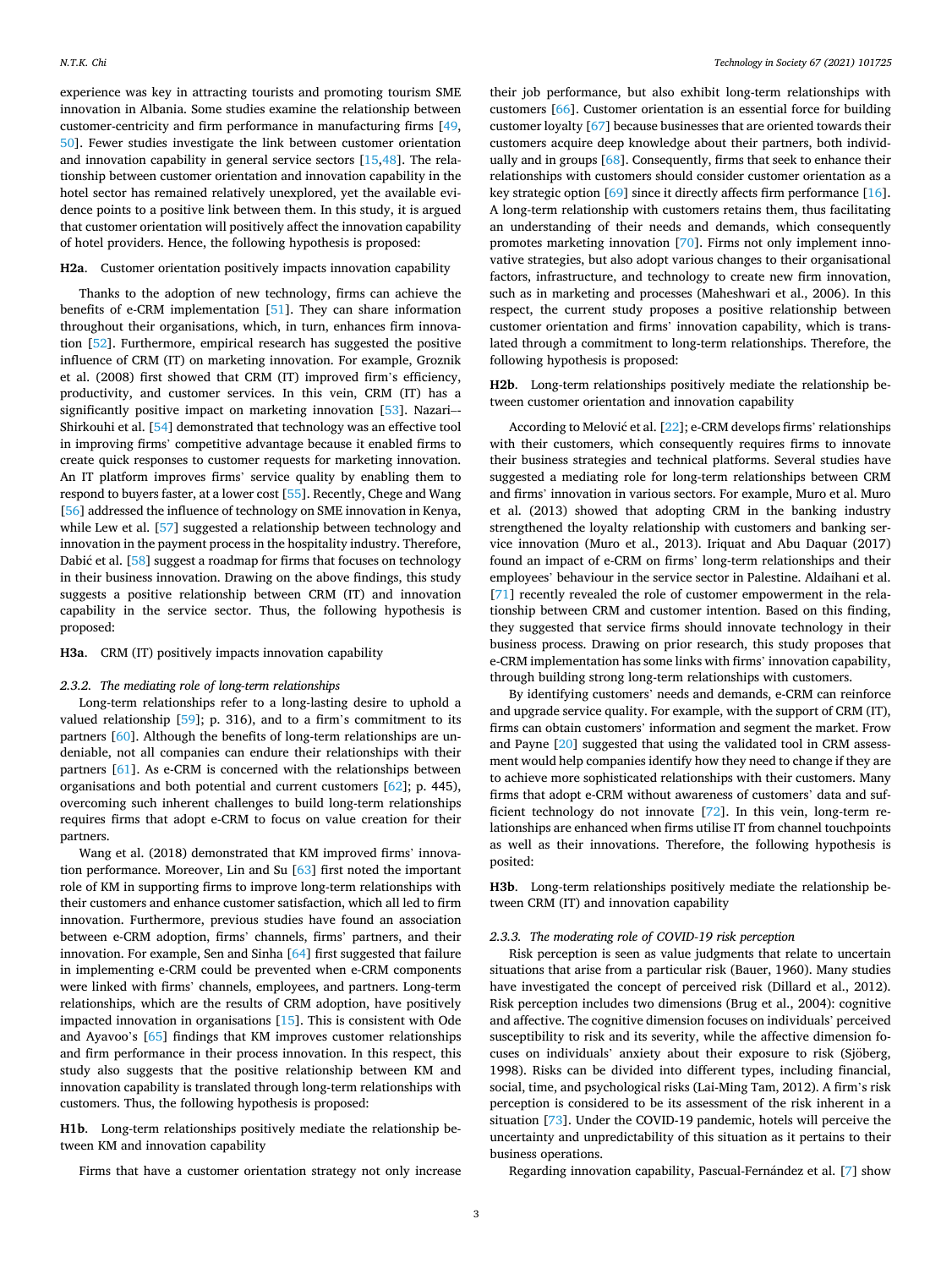<span id="page-3-0"></span>the impact of the COVID-19 pandemic on sustainable competitive advantage. Therefore, firms' perceptions about COVID-19 require them to innovate their businesses. As the severity of the COVID-19 pandemic has significantly impacted the tourism and hospitality industry, the disease has drawn widespread attention [\[8\]](#page-7-0). Rosenstock (1974) considered perceived risk as a critical component in predicting customer behaviour and firm performance. It may be concluded that hotel managers' COVID-19 risk perception is likely to enhance the association between long-term relationships and innovation capability.

**H4**. COVID-19 risk perception positively strengthens the relationship between long-term relationships and innovation capability.

#### **3. Research method**

#### *3.1. Measurement*

The current study employed a structural equation model (SEM) to test the proposed hypotheses. A five-point Likert scale was used to assess the degree of KM, customer orientation, CRM (IT), risk perception, longterm relationships, and innovation capability. KM comprises four items adapted from Sin et al. [\[74](#page-8-0)] and Mahawrah et al. [[75\]](#page-8-0). The CRM (IT) scales, with four items, were developed based on Nguyen et al. [\[16](#page-7-0)] and Sin et al. [[74\]](#page-8-0). Long-term relationship comprises four items, as adapted from Werner et al. (2005) and Nguyen et al. [\[16](#page-7-0)]. Innovation capability, with four items, was validated by reference to Hammer (2004) and Migdadi [[15\]](#page-7-0); while customer orientation, with four items, was adapted from Nguyen et al. [[16\]](#page-7-0). COVID-19 risk perception was measured using five items, following Zhao et al. [[73\]](#page-8-0).

### *3.2. Population and sample*

The data for this study were collected from hotel managers in Hanoi, Danang, and Ho Chi Minh City, where there is a high concentration of hotels. The questionnaire was translated from English into Vietnamese, and then back into English, by two bilingual experts, to guarantee

translation quality (Brislin, 1970). Some 100 hotels were randomly chosen, using the proportionate stratified random sampling (SRS) method, from 357 hotels that had all implemented CRM and e-CRM. SRS produces the least bias of restricted sampling designs, and is more efficient than the simple random sampling design; additionally, SRS provides better representation of each important segment of the population, and generates more valuable and differentiated information (Sekaran & Bougie, 2009). The sample was drawn from the firms (population) that had implemented e-CRM, followed by a random selection of subjects from each stratum.

Initially, each hotel's general manager was personally contacted and provided with an information sheet about the study, which explained the need and significance of the research. Since the hotel managers had agreed to participate, they each provided a list of the heads of each department for data collection purposes. The questionnaires were distributed to approximately 400 hotel managers, for each one of which four managers were approached. Five assistants were recruited to launch the questionnaires. The trained assistants visited each hotel to explain the significance of the study and the survey procedures to the participants. The managers knew that the collected data would be kept confidential, and would be processed in aggregate form. The completed questionnaires were returned directly to the researcher by post or in person. On receipt of the completed questionnaires, those that had incomplete or disengaged responses were discarded, while only complete questionnaires were used for data analysis. Having collected the data, the completed questionnaires were inputted, cleansed, and assessed, to ensure good quality. Proper ethical procedure was followed: all the participants' answers were kept confidential, while complete anonymity was ensured.

The large-scale survey was launched from 22 September to December 16, 2020. The valid responses totalled 213, or a response rate of 53.3%. Regarding the respondents' information, the survey was completed exclusively by first-line managers (84.5%), middle managers (13.2%), and top managers (4.3%). Specifically, regarding participants' positions in the banking and hospitality sectors, the highest frequency of exposure was observed in the customer relations department (49.4%),

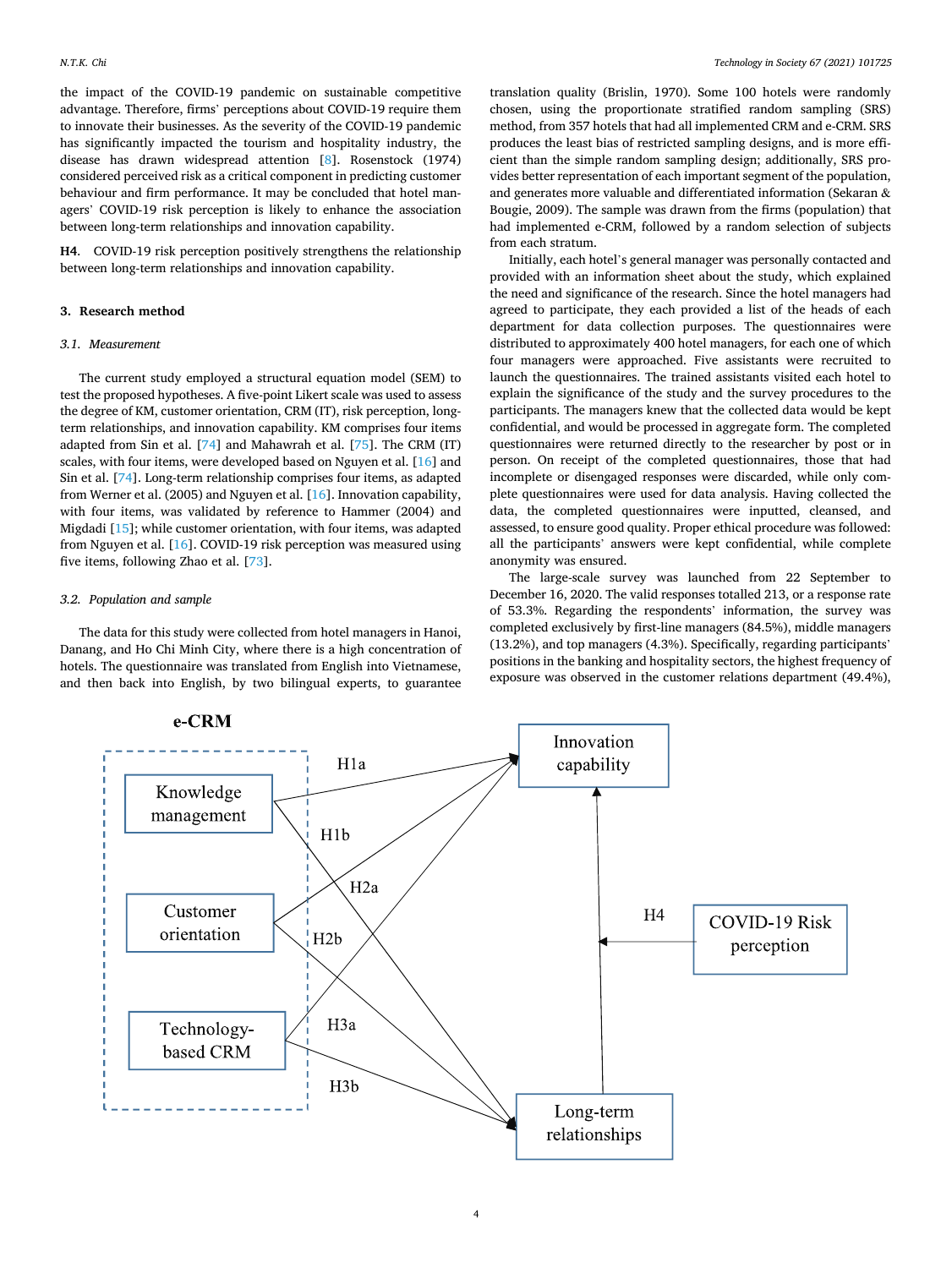followed by the technology department (37%).

### *3.3. Data analysis*

To test the proposed model, a three-stage approach was employed. First, confirmatory factor analysis (CFA), recommended by Hair et al. (2010), was used to validate the measurement scale. Second, SEM, following Anderson and Gerbing (1988), was used to assess the relationship between e-CRM and innovation capability, using the AMOS 21.0 software. The model fit indices, including  $\chi$ 2/df, goodness of fit index (GFI), TLI, normed fit index (NFI), comparative fit index (CFI), and root mean square error of approximation (RMSEA), were examined, with the following criteria: 1 to 5 for χ2/df, above 0.90 for GFI, TLI, and CFI (Kline, 2005), and below 0.08 for RMSEA (Bollen, 1989). Third, 'Process' macro in SPSS 21.0 was employed for analysing the moderating impact of COVID-19 risk perception.

## **4. Research findings**

### *4.1. Measurement model test - validity and reliability*

The correlations between the items in the total and exploratory factor analysis were analysed to evaluate the scales. To check the validity of the structures, CFA was conducted to evaluate the scale. The analysis results revealed that the model achieved an acceptable overall fit to the actual data (Chi-square/df = 2.638; GFI = 0.902; CFI = 0.932; TLI =  $0.920$ ; RMSEA =  $0.055$ ). The load factor for each item in the structure (*>*0.5) showed that the components in the first-order structure had achieved convergence values. Cronbach's Alpha and the coefficient of synthesis (*>*0.7), as well as the mean-variance (*>*0.3) indicated that the model was sufficiently reliable (Table 1).

As shown in [Tables 2 and 3](#page-5-0), the factor analysis results satisfied the criteria for construct validity, including both convergent validity (eigenvalues greater than 1, item loading greater than 0.5) and discriminant validity (cross-loading of items less than 0.5). The factor loadings of items in each construct were higher than 0.5, which indicated that the first-order constructs reached convergent validity. Convergent validity and discriminant validity were therefore demonstrated.

#### *4.2. Hypothesis testing*

[Table 4](#page-5-0) shows the hypothesis testing results using SEM on the whole sample. Clearly, from [Table 5,](#page-5-0) our baseline model has a good fit (Chisquare/df = 1.669; CFI = 0.952; GFI = 0.902; TLI = 0.945; IFI = 0.952;  $RMSEA = 0.044$ , while the proposed relationships are all statistically significant and positive.

The results in [Table 4](#page-5-0) show that KM has the highest impact on innovation capability, of the three factors (technology and customer orientation, 0.425; CRM (IT), 0.129). It may thus be inferred that managing knowledge is important for managers in the hospitality industry, to innovate their business process, service, and marketing. Further, CRM (IT) is found to have a stronger effect on long-term relationships with customers (0.324) than KM and customer orientation.

To assess the total impact of all the factors in the model on e-CRM implementation, the direct, indirect, and total effect analyses were examined. The results [\(Table 5](#page-5-0)) report the direct and indirect effects of all the variables on innovation capability. KM, customer orientation, and CRM (IT) have not only a significant direct effect on innovation capability, but also an indirect impact on firm innovation, through long-term relationships. The total effect of KM on innovation is the strongest (0.436), followed by CRM (IT) (0.147), while the total impact of customer orientation is the lowest (0.120). Thus, H1a, H1b, H2a, H2b, H3a, and H3b are supported.

To examine the moderating effect of COVID-19 risk perception, the 'Process' macro in SPSS 21.0 was employed. The results show that COVID-19 risk perception enhances the relationship between long-term

### **Table 1**

Measurement-scale items for variables.

|                            | Item                         | Item description                                                         | Source                  |  |  |  |  |  |  |
|----------------------------|------------------------------|--------------------------------------------------------------------------|-------------------------|--|--|--|--|--|--|
|                            | code                         |                                                                          |                         |  |  |  |  |  |  |
| Knowledge management-KM    |                              |                                                                          |                         |  |  |  |  |  |  |
|                            | KM1                          | We provide channels that enable                                          | Sin et al. [74];        |  |  |  |  |  |  |
|                            |                              | continuous two-way communication with                                    | Mahawrah et al. [75]    |  |  |  |  |  |  |
|                            |                              | key customers                                                            |                         |  |  |  |  |  |  |
|                            | KM <sub>2</sub>              | We have established processes to gather                                  |                         |  |  |  |  |  |  |
|                            |                              | customer knowledge                                                       |                         |  |  |  |  |  |  |
|                            | KM3                          | We can make quick decisions with the                                     |                         |  |  |  |  |  |  |
|                            |                              | knowledge of our customers                                               |                         |  |  |  |  |  |  |
|                            | KM4                          | We can provide real customer information                                 |                         |  |  |  |  |  |  |
|                            |                              | that allows for quick and accurate                                       |                         |  |  |  |  |  |  |
|                            |                              | interaction with them                                                    |                         |  |  |  |  |  |  |
|                            | Technology-IT                |                                                                          |                         |  |  |  |  |  |  |
|                            | IT <sub>1</sub>              | We have a dedicated engineering team to                                  | Sin et al. [74]; Nguyen |  |  |  |  |  |  |
|                            |                              | provide technical support for using e-CRM                                | et al. $[16]$           |  |  |  |  |  |  |
|                            |                              | technology in building customer                                          |                         |  |  |  |  |  |  |
|                            |                              | relationships                                                            |                         |  |  |  |  |  |  |
|                            | IT <sub>2</sub>              | We have the right hardware to serve our<br>customers                     |                         |  |  |  |  |  |  |
|                            | IT <sub>3</sub>              | We have the right software to serve our                                  |                         |  |  |  |  |  |  |
|                            |                              | customers                                                                |                         |  |  |  |  |  |  |
|                            | IT4                          | Our information systems are integrated in                                |                         |  |  |  |  |  |  |
|                            |                              | different functional areas                                               |                         |  |  |  |  |  |  |
|                            | <b>Customer orientation</b>  |                                                                          |                         |  |  |  |  |  |  |
|                            | COR1                         | My business objectives are focused on                                    | Nguyen et al. [16]      |  |  |  |  |  |  |
|                            |                              | meeting customer demand                                                  |                         |  |  |  |  |  |  |
|                            | COR <sub>2</sub>             | My business strategies are established to                                |                         |  |  |  |  |  |  |
|                            |                              | increase customer value                                                  |                         |  |  |  |  |  |  |
|                            | COR3                         | I frequently measures customer                                           |                         |  |  |  |  |  |  |
|                            |                              | satisfaction                                                             |                         |  |  |  |  |  |  |
|                            | COR4                         | I focus great attention on after-sales                                   |                         |  |  |  |  |  |  |
|                            |                              | service                                                                  |                         |  |  |  |  |  |  |
|                            | COR5                         | I closely control and assesses the level of                              |                         |  |  |  |  |  |  |
|                            |                              | commitment in serving customers' needs                                   |                         |  |  |  |  |  |  |
|                            |                              | COVID-19 risk perception                                                 |                         |  |  |  |  |  |  |
|                            | RIS1                         | I am worried about COVID-19 occurring                                    | Zhao et al. [73]        |  |  |  |  |  |  |
|                            |                              | in my business                                                           |                         |  |  |  |  |  |  |
|                            | RIS <sub>2</sub>             | There is a high likelihood of acquiring                                  |                         |  |  |  |  |  |  |
|                            | RIS <sub>3</sub>             | COVID-19 compared to other diseases<br>The founder stands to lose dearly |                         |  |  |  |  |  |  |
|                            |                              | financially                                                              |                         |  |  |  |  |  |  |
|                            | RIS4                         | There is considerable uncertainty when                                   |                         |  |  |  |  |  |  |
|                            |                              | predicting how well the business will do                                 |                         |  |  |  |  |  |  |
|                            | RIS5                         | The probability of failure is high                                       |                         |  |  |  |  |  |  |
|                            | Long-term relationships      |                                                                          |                         |  |  |  |  |  |  |
|                            | RE1                          | Our relationship with customers will be                                  | Werner et al. (2005)    |  |  |  |  |  |  |
|                            |                              | beneficial                                                               | and Nguyen et al. [16]  |  |  |  |  |  |  |
|                            | RE <sub>2</sub>              | Maintaining long-term customer                                           |                         |  |  |  |  |  |  |
|                            |                              | relationships is important to us                                         |                         |  |  |  |  |  |  |
|                            | RE3                          | We focus on long-term goals in our                                       |                         |  |  |  |  |  |  |
|                            |                              | customer relationships                                                   |                         |  |  |  |  |  |  |
|                            | RE4                          | We care about the long-term success of                                   |                         |  |  |  |  |  |  |
| our customer relationships |                              |                                                                          |                         |  |  |  |  |  |  |
|                            | <b>Innovation capability</b> |                                                                          |                         |  |  |  |  |  |  |
|                            | INC1                         | My business needs to have marketing                                      | Hammer (2004),          |  |  |  |  |  |  |
|                            |                              | innovation                                                               | Migdadi [15]            |  |  |  |  |  |  |
|                            | INC <sub>2</sub>             | My business needs to have process                                        |                         |  |  |  |  |  |  |
|                            |                              | innovation                                                               |                         |  |  |  |  |  |  |
|                            | INC <sub>3</sub>             | My business needs to have service with<br>superior quality               |                         |  |  |  |  |  |  |
|                            | INC4                         | My business needs to have administrative                                 |                         |  |  |  |  |  |  |
|                            |                              | innovation                                                               |                         |  |  |  |  |  |  |
|                            | INC5                         | My business needs to have new                                            |                         |  |  |  |  |  |  |
|                            |                              | combinations of marketing, services, and                                 |                         |  |  |  |  |  |  |
|                            |                              | information                                                              |                         |  |  |  |  |  |  |
|                            |                              |                                                                          |                         |  |  |  |  |  |  |

relationships and innovation capability. Therefore, [H4](#page-3-0) is supported.

[Table 6](#page-6-0) shows that COVID-19 risk perception plays a moderating role to enhance the relationship between long-term relationships and innovation capability. It can thus be concluded that firms' COVID-19 pandemic perception is important for establishing long-term relationships with their customers to innovate their business operations.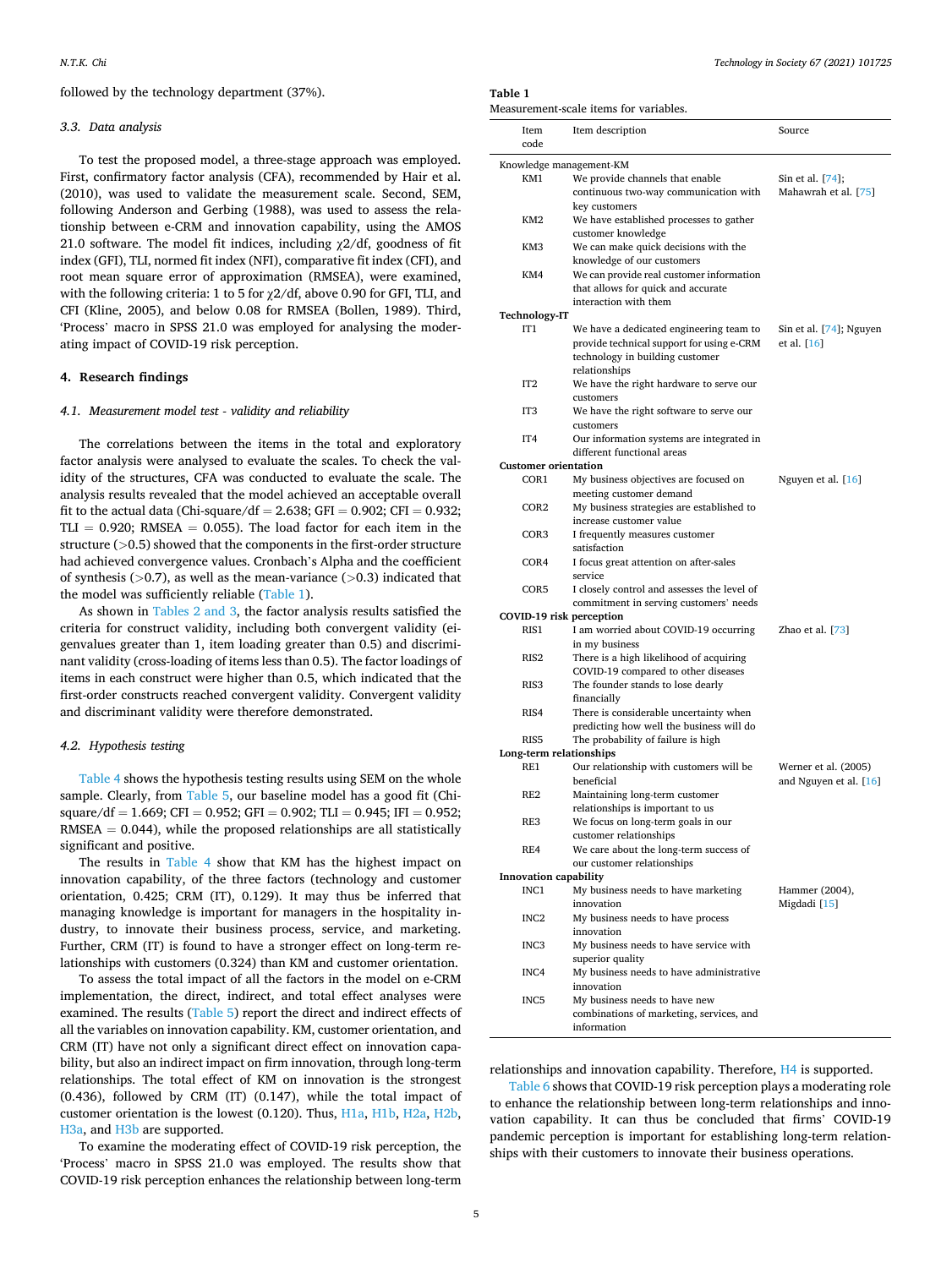# <span id="page-5-0"></span>**Table 2**

Reliability and convergent validity.

| Construct                    | <b>Factor Loading</b> | Standard<br>Error | Standardised Factor Loading | $t$ -value  | Cronbach's Alpha | CR   | <b>AVE</b> |
|------------------------------|-----------------------|-------------------|-----------------------------|-------------|------------------|------|------------|
| Knowledge management (KM)    |                       |                   |                             |             | .891             | .799 | .593       |
| KM1                          | 1.000                 |                   |                             |             |                  |      |            |
| KM <sub>2</sub>              | 1.035                 | 0.088             |                             | 11.739***   |                  |      |            |
| KM3                          | 0.977                 | 0.09              |                             | 10.910***   |                  |      |            |
| KM4                          | 0.917                 | 0.088             |                             | $10.420***$ |                  |      |            |
| Technology-based CRM (IT)    |                       |                   |                             |             | .856             | .799 | .735       |
| IT <sub>1</sub>              | 1.000                 |                   | 0.846                       |             |                  |      |            |
| IT <sub>2</sub>              | 1.006                 | 0.06              | 0.892                       | 16.899***   |                  |      |            |
| IT <sub>3</sub>              | 0.834                 | 0.056             | 0.828                       | 14.937***   |                  |      |            |
| IT4                          | 1.035                 | 0.065             | 0.862                       | 15.964***   |                  |      |            |
| Long-term relationships (RE) |                       |                   |                             |             | .820             | .799 | .526       |
| RE1                          | 1.000                 |                   | 0.679                       |             |                  |      |            |
| RE <sub>2</sub>              | 1.035                 | 0.122             | 0.746                       | 8.482***    |                  |      |            |
| RE3                          | 1.009                 | 0.113             | 0.681                       | 8.891***    |                  |      |            |
| RE4                          | 1.06                  | 0.121             | 0.79                        | 8.786***    |                  |      |            |
| Customer orientation         |                       |                   |                             |             |                  |      |            |
| COR1                         | 1.000                 |                   | 0.707                       |             | .811             | .833 | .506       |
| COR <sub>2</sub>             | 0.815                 | 0.091             | 0.670                       | 8.926***    |                  |      |            |
| COR3                         | 0.830                 | 0.102             | 0.606                       | $8.112***$  |                  |      |            |
| COR4                         | 1.264                 | 0.115             | 0.886                       | $10.96***$  |                  |      |            |
| COR5                         | 0.820                 | 0.101             | 0.892                       | $8.110***$  |                  |      |            |
| COVID-19 risk perception     |                       |                   |                             |             | .805             | .830 | .579       |
| RIS1                         | 1.000                 |                   | 0.741                       |             |                  |      |            |
| RIS <sub>2</sub>             | 0.942                 | 0.097             | 0.719                       | 9.679***    |                  |      |            |
| RIS <sub>3</sub>             | 0.923                 | 0.095             | 0.726                       | 9.757***    |                  |      |            |
| RIS4                         | 0.972                 | 0.099             | 0.732                       | 9.837***    |                  |      |            |
| RIS <sub>5</sub>             | 0.843                 | 0.099             | 0.634                       | 8.554***    |                  |      |            |
| Innovation capability        |                       |                   |                             |             | .897             | .832 | .550       |
| INC1                         | 1.000                 |                   | 0.675                       |             |                  |      |            |
| INC <sub>2</sub>             | 0.876                 | 0.093             | 0.721                       | 9.412***    |                  |      |            |
| INC <sub>3</sub>             | 0.999                 | 0.101             | 0.767                       | 9.928***    |                  |      |            |
| INC4                         | 1.035                 | 0.104             | 0.771                       | 9.968***    |                  |      |            |
| INC <sub>5</sub>             | 1.067                 | 0.107             | 0.769                       | 9.948***    |                  |      |            |

# **Table 3**

Discriminant validity.

| Constructs                | <b>Technology factors</b> | Knowledge management | Customer orientation | Long-term relationship | Risk perception | Innovation capability |
|---------------------------|---------------------------|----------------------|----------------------|------------------------|-----------------|-----------------------|
| <b>Technology factors</b> | 0.857                     |                      |                      |                        |                 |                       |
| Knowledge management      | 0.642                     | 0.770                |                      |                        |                 |                       |
| Customer orientation      | 0.704                     | 0.643                | 0.711                |                        |                 |                       |
| Long-term relationship    | 0.698                     | 0.484                | 0.692                | 0.725                  |                 |                       |
| Risk perception           | 0.704                     | 0.593                | 0.709                | 0.655                  | 0.761           |                       |
| Innovation capability     | 0.703                     | 0.614                | 0.706                | 0.685                  | 0.711           | 0.741                 |

### **Table 4**

The result of SEM analysis.

| ***<br>Knowledge<br>0.425<br>Innovation capability<br>$\rightarrow$<br>management<br>Customer orientation<br>Innovation capability<br>0.114<br>0.04<br>$\rightarrow$<br>Technology-based CRM<br>Innovation capability<br>0.129<br>0.03<br>$\rightarrow$<br>Knowledge<br>0.154<br>0.02<br>Long-term<br>$\rightarrow$ |
|---------------------------------------------------------------------------------------------------------------------------------------------------------------------------------------------------------------------------------------------------------------------------------------------------------------------|
|                                                                                                                                                                                                                                                                                                                     |
|                                                                                                                                                                                                                                                                                                                     |
|                                                                                                                                                                                                                                                                                                                     |
| relationship<br>management                                                                                                                                                                                                                                                                                          |
| **<br>Customer orientation<br>0.246<br>Long-term<br>$\rightarrow$<br>relationship                                                                                                                                                                                                                                   |
| ***<br>Technology-based CRM<br>0.324<br>Long-term<br>$\rightarrow$<br>relationship                                                                                                                                                                                                                                  |
| ***<br>Long-term relationship<br>Innovation capability<br>0.508<br>$\rightarrow$                                                                                                                                                                                                                                    |

Note: \*\*\* *<*0.001, \*\* *<*0.01 Chi-square/df = 3.253; CFI = 0.912; TLI = 0.930;  $GFI = 0.912; RMSEA = 0.052.$ 

# **5. Discussion**

First, this study found a positive impact of KM on long-term relationships. This finding is consistent with Migdadi's [\[15](#page-7-0)] and Xu et al.'s

# **Table 5**

Direct, indirect, and total effect coefficients.

| Path                      |               |                           | Direct<br>effect | Indirect<br>effect | Total<br>effect |
|---------------------------|---------------|---------------------------|------------------|--------------------|-----------------|
| Knowledge<br>management   | $\rightarrow$ | Innovation<br>capability  | 0.425            | 0.011              | 0.436           |
| Customer<br>orientation   | $\rightarrow$ | Innovation<br>capability  | 0.114            | 0.006              | 0.120           |
| Technology-<br>based CRM  | $\rightarrow$ | Innovation<br>capability  | 0.129            | 0.018              | 0.147           |
| Knowledge<br>management   | $\rightarrow$ | Long-term<br>relationship | 0.154            | 0.000              | 0.154           |
| Customer<br>orientation   | $\rightarrow$ | Long-term<br>relationship | 0.246            | 0.000              | 0.246           |
| Technology-<br>based CRM  | $\rightarrow$ | Long-term<br>relationship | 0.324            | 0.000              | 0.324           |
| Long-term<br>relationship | $\rightarrow$ | Innovation<br>capability  | 0.508            | 0.000              | 0.408           |

(2021) research, which suggested the KM path in building better customer relationships. KM has become an important component for CRM success [[43\]](#page-7-0). Managing knowledge has a direct effect on e-CRM in various business sectors [\[75](#page-8-0)]. However, findings by Garrido-Moreno and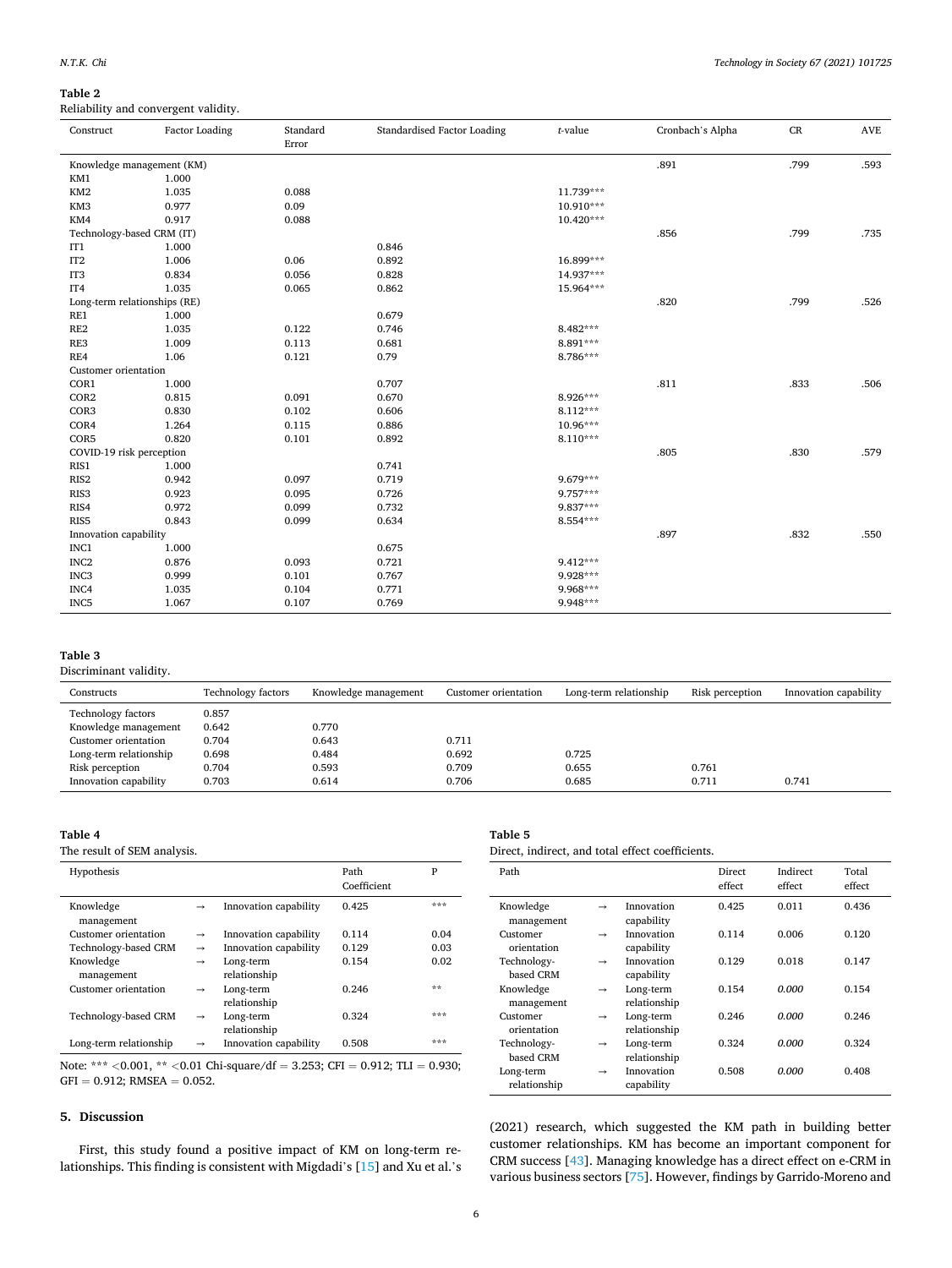# <span id="page-6-0"></span>**Table 6**

The results of the moderating effect of social networks.

| Path                                 |       |       | LLCI  | ULCI. | Moderation |
|--------------------------------------|-------|-------|-------|-------|------------|
| H5: RIK x RE $\rightarrow$ INC 0.151 | 0.853 | 0.036 | 0.093 | 0.210 | Yes        |

Note:  $β = standardised regression weight, t = t value, LLCI = Lower limit of$ confidence interval, ULCI = Upper limit of confidence interval, and RIK  $x$  RE = interaction between risk perception and long-term relationship.

Padilla-Meléndez' [\[76](#page-8-0)] suggested that KM only had an indirect effect on CRM success, through enhancing customer relationships. Particularly, the research findings address the important role of KM in marketing innovation. This result is consistent with Huang and Li [\[77](#page-8-0)]; who suggested that managing knowledge would facilitate firms' innovation since it transformed tacit knowledge into innovative marketing activities and services. Herman et al. [[40\]](#page-7-0) also confirmed that KM strengthened the impact of knowledge-oriented leadership on innovation capability. Therefore, it can be concluded that the significantly positive effect of KM on long-term relationships and innovation capability has an important implication for companies in achieving their business goals.

Second, the research revealed a positive impact of CRM (IT) on longterm relationships and innovation capability. Based on these results, the current study differs slightly from previous research. For example, Chege and Wang [\[56](#page-7-0)] showed that the technological factor had the most impact on e-CRM implementation. Nguyen et al. [\[16](#page-7-0)] also confirmed the high impact of technology on airline performance, while Dabić et al. [[58\]](#page-8-0) suggest the important role of technology in firm innovation. However, the study's finding is similar to those of Nazari–Shirkouhi et al.'s [[54\]](#page-7-0) and Liu and Huang's [[55\]](#page-7-0); who believed that CRM (IT) improved firms' service quality by enabling them to respond to buyers faster, at a lower cost. For example, through CRM (IT), firms obtain precise customer information and then meet customer demands and offer better services. Therefore, CRM (IT) has a significantly positive impact on marketing innovation [[53\]](#page-7-0). Consequently, it is suggested that CRM (IT) is an important tool for companies to build long-term relationships with customers and create innovative service and marketing activities.

Third, the study found a positive impact of customer orientation on long-term relationships and innovation capability. This finding is consistent with Babakus et al.'s [\[66](#page-8-0)] and Sa et al.'s [[50\]](#page-7-0) results. These authors showed that firms with customer concentricity had good relationships with customers in the long-term and raised their performance. The current study also showed a positive impact of long-term relationships on marketing innovation, which was consistent with several studies [[48\]](#page-7-0). The authors suggested that a long-term relationship with customers increased customer retention, thus facilitating an understanding of customers' needs and demands, which consequently promoted marketing innovation.

Finally, the moderating role of risk perception in terms of the COVID-19 pandemic has also been shown to be an important factor in enhancing innovation capability. This finding is similar to Pascual-Fernández et al.'s [\[7\]](#page-7-0). Firms need to factor the COVID-19 pandemic into their process, marketing, and service innovation.

#### **6. Theoretical and managerial implications**

This study's findings can be employed to draw various insights for the information management literature as well as for practitioners. There are four main theoretical contributions. First, this is one of the few empirical studies that examine the association of e-CRM, COVID-19 risk perception, and long-term relationships with innovation capability in the service sector, especially in the hospitality industry. Innovation under the COVID-19 pandemic is a topical issue in marketing research, especially in developed countries [\[78,79](#page-8-0)]; however, it seems to have attracted less interest in developing nations. Second, this study finds a significantly positive impact of KM on firm innovation, both directly and indirectly. The new insight lies in understanding the important role of facilitating and using knowledge in adopting advanced IT, which should be employed throughout an organisation to create firm value. Third, CRM (IT) is found to be the second most important factor in firm innovation capability. This finding sheds light for hotel providers in developing countries on the urgent need to exploit technology in their business process. By understanding their firms' technological capabilities and the influence of technology on innovation, decision-makers in corporate and government agencies can make better strategic decisions that enhance the innovation capability needed to address the technological and convergent industrial changes under the COVID-19 pandemic. Fourth, the study provides clear support for marketing strategy that incorporates a customer orientation focus. This is key to attracting and retaining customers, and ultimately enhancing firm business performance. In other words, these findings provide an enhanced understanding of how KM, customer orientation, CRM (IT), and long-term relationships influence innovation capability. The study can be used to plan key components of e-CRM application, and highlights the implementation issues and processes that need the most attention in the hospitality industry. Therefore, it offers a new perspective: the adoption of e-CRM helps companies gain an edge in their business innovation.

Several implications can be derived from this study. First, by raising the importance of KM on firm innovation, the study warns managers to encourage their employees to share their knowledge about ideas for R&D or new products/services; managers should support employees to improve their knowledge about technological change through training courses. In the context of the COVID-19 pandemic, firms can consider establishing or buying online courses to train their staff. To optimise technology and resources, knowledge-sharing strategies should be developed for all firm operators in their decision-making process. Second, service firms, especially hotel providers, must focus not only on providing high value for customers by prioritising their preferences, but also on considering them primarily as personal partners, because customer information is an important source of customised services and process development. Therefore, it is necessary for managers to design customer-oriented programmes that are more comprehensive in their innovation. Moreover, social networks may be an effective channel through which service firms can communicate new offers and provide unique experiences to their customers. Third, firms must focus on the intensive use of information and communication technology, which enables them to target different consumer segments. Furthermore, to implement e-CRM, service firms should carefully consider two options: (1) they may develop their own e-CRM system, or (2) they may purchase a full e-CRM package from a third party (e.g. Microsoft Dynamics, Oracle Sales Cloud, Nimble, Zoho, Insightly, etc.). Finally, under the impact of the COVID-19 pandemic, it is suggested that government policy should support firms in the hospitality industry by reducing tax.

## **7. Limitation and future research**

This study has some limitations. First, this study did not compare the efficacies of two different measures, the service and process items, in the marketing innovation construct. Therefore, this is a possible improvement in future research. Second, the study does not discuss the interrelationships among other factors that influence firms' innovation capabilities. Consequently, future studies should fill this gap. Third, the demographic characteristics were not explored; different sectors may perceive innovation differently. Thus, the effect of different services should be investigated in future studies. Additionally, the scale of the innovation capability construct is a limitation, as this research used a structured questionnaire. Future research might consider open-ended questions, reconsider the Likert-scale rating, and employ both quantitative and qualitative methods. Finally, this study was conducted in Vietnam, and not in different countries. Future research could address this limitation.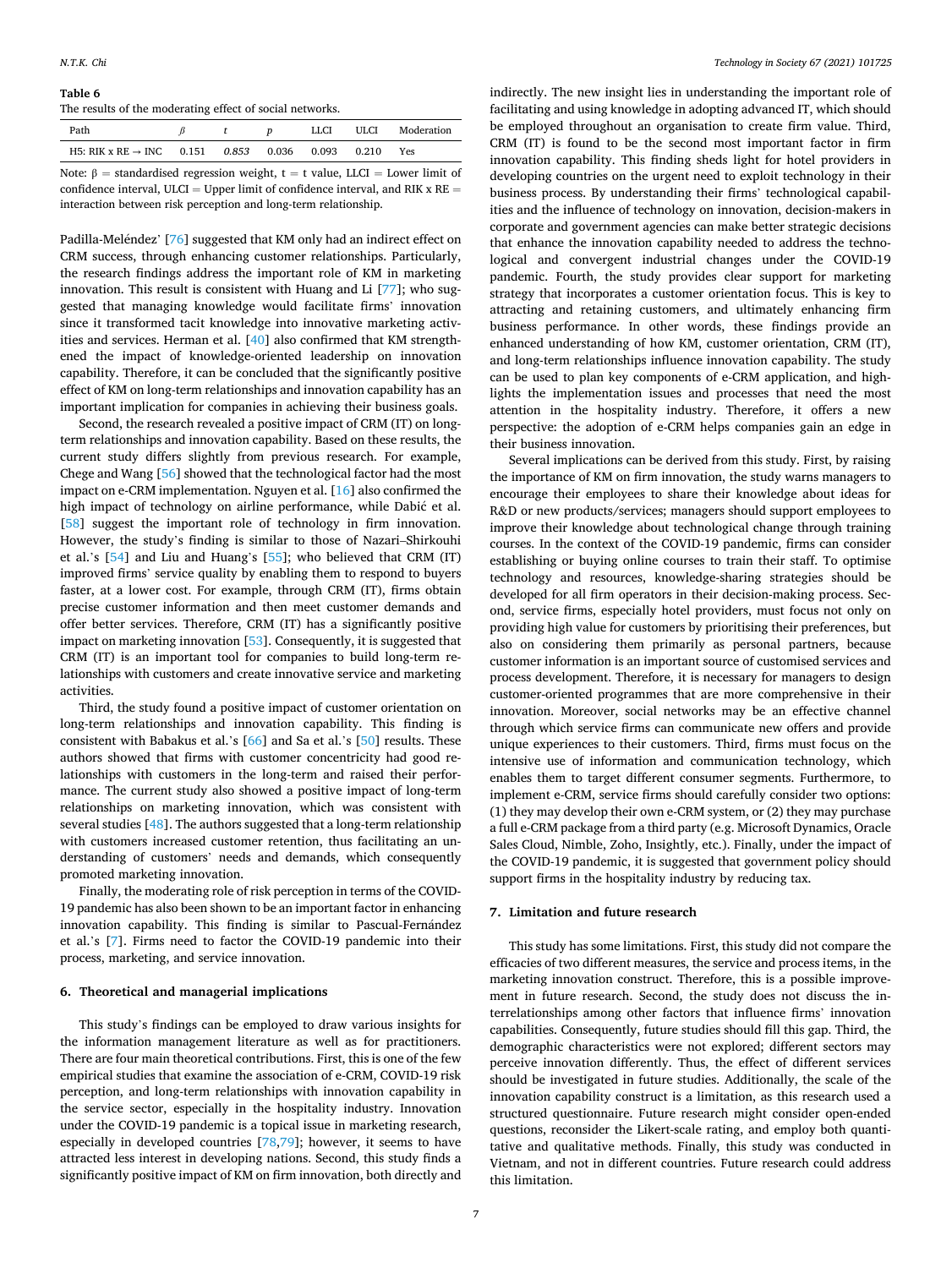#### <span id="page-7-0"></span>**8. Author declaration**

I wish to draw the attention to the Editor to the following facts that there is no conflict of interest exists. I also confirm that I have given due consideration to the protection of intellectual property associated with this work and that there are no impediments to publication, including the timing of publication, with respect to intellectual property. In so doing I confirm that we have followed the regulations of our institutions concerning intellectual property.

# **Appendix A. Supplementary data**

Supplementary data to this article can be found online at [https://doi.](https://doi.org/10.1016/j.techsoc.2021.101725)  [org/10.1016/j.techsoc.2021.101725](https://doi.org/10.1016/j.techsoc.2021.101725).

#### **References**

- [1] [J. Wen, M. Kozak, S. Yang, F. Liu, COVID-19: potential effects on Chinese citizens](http://refhub.elsevier.com/S0160-791X(21)00200-1/sref1)' [lifestyle and travel, Tourism Review \(2020\)](http://refhub.elsevier.com/S0160-791X(21)00200-1/sref1).
- [2] R. Bhatia, Telehealth and COVID-19: using technology to accelerate the curve on [access and quality healthcare for citizens in India, Technol. Soc. 64 \(2021\) 101465.](http://refhub.elsevier.com/S0160-791X(21)00200-1/sref2)
- [3] [S. Singh, C. Prakash, S. Ramakrishna, Three-dimensional printing in the fight](http://refhub.elsevier.com/S0160-791X(21)00200-1/sref3)  [against novel virus COVID-19: technology helping society during an infectious](http://refhub.elsevier.com/S0160-791X(21)00200-1/sref3)  [disease pandemic, Technol. Soc. 62 \(2020\) 101305.](http://refhub.elsevier.com/S0160-791X(21)00200-1/sref3)
- [4] [J. Ferreira, A. Coelho, L. Moutinho, Dynamic capabilities, creativity and innovation](http://refhub.elsevier.com/S0160-791X(21)00200-1/sref4)  [capability and their impact on competitive advantage and firm performance: the](http://refhub.elsevier.com/S0160-791X(21)00200-1/sref4) [moderating role of entrepreneurial orientation, Technovation 92 \(2020\) 102061.](http://refhub.elsevier.com/S0160-791X(21)00200-1/sref4)
- [5] [R.J. Rajapathirana, Y. Hui, Relationship between innovation capability, innovation](http://refhub.elsevier.com/S0160-791X(21)00200-1/sref5)  [type, and firm performance, Journal of Innovation](http://refhub.elsevier.com/S0160-791X(21)00200-1/sref5) & Knowledge 3 (1) (2018) 44–[55.](http://refhub.elsevier.com/S0160-791X(21)00200-1/sref5)
- [6] [T.W. Tang, M.C.H. Wang, Y.Y. Tang, Developing service innovation capability in](http://refhub.elsevier.com/S0160-791X(21)00200-1/sref6)  [the hotel industry, Service Business 9 \(1\) \(2015\) 97](http://refhub.elsevier.com/S0160-791X(21)00200-1/sref6)–113.
- [7] P. Pascual-Fernández, M.L. Santos-Vijande, J.Á. López-Sánchez, A. Molina, Key [drivers of innovation capability in hotels: implications on performance, Int. J.](http://refhub.elsevier.com/S0160-791X(21)00200-1/sref7) [Hospit. Manag. 94 \(2021\) 102825](http://refhub.elsevier.com/S0160-791X(21)00200-1/sref7).
- [8] [S.Y. Bae, P.J. Chang, The effect of coronavirus disease-19 \(COVID-19\) risk](http://refhub.elsevier.com/S0160-791X(21)00200-1/sref8) [perception on behavioural intention towards 'untact](http://refhub.elsevier.com/S0160-791X(21)00200-1/sref8)'tourism in South Korea during [the first wave of the pandemic \(March 2020\), Curr. Issues Tourism \(2020\) 1](http://refhub.elsevier.com/S0160-791X(21)00200-1/sref8)–19.
- [9] E.A. Severo, J.C.F. De Guimarães, M.L. Dellarmelin, Impact of the COVID-19 [pandemic on environmental awareness, sustainable consumption and social](http://refhub.elsevier.com/S0160-791X(21)00200-1/sref9)  [responsibility: evidence from generations in Brazil and Portugal, J. Clean. Prod.](http://refhub.elsevier.com/S0160-791X(21)00200-1/sref9)  [286 \(2021\) 124947.](http://refhub.elsevier.com/S0160-791X(21)00200-1/sref9)
- [10] R.M.A. Velásquez, J.V.M. Lara, Knowledge management in two universities before [and during the COVID-19 effect in Peru, Technol. Soc. 64 \(2021\) 101479.](http://refhub.elsevier.com/S0160-791X(21)00200-1/sref10)
- [11] B. Melović, M. Jocović, M. Dabić, T.B. Vulić, B. Dudic, The impact of digital [transformation and digital marketing on the brand promotion, positioning and](http://refhub.elsevier.com/S0160-791X(21)00200-1/sref11) [electronic business in Montenegro, Technol. Soc. 63 \(2020\) 101425](http://refhub.elsevier.com/S0160-791X(21)00200-1/sref11).
- [12] [A.S. Krishen, Y.K. Dwivedi, N. Bindu, K.S. Kumar, A broad overview of interactive](http://refhub.elsevier.com/S0160-791X(21)00200-1/sref12)  [digital marketing: a bibliometric network analysis, J. Bus. Res. 131 \(2021\)](http://refhub.elsevier.com/S0160-791X(21)00200-1/sref12) 183–[195.](http://refhub.elsevier.com/S0160-791X(21)00200-1/sref12)
- [13] [S. Chatterjee, S. Ghosh, R. Chaudhuri, Adoption of ubiquitous customer](http://refhub.elsevier.com/S0160-791X(21)00200-1/sref13)  [relationship management \(uCRM\) in enterprise: leadership support and](http://refhub.elsevier.com/S0160-791X(21)00200-1/sref13)  [technological competence as moderators, J. Relatsh. Mark. 19 \(2\) \(2020\) 75](http://refhub.elsevier.com/S0160-791X(21)00200-1/sref13)–92.
- [14] [R. Debnath, B. Datta, S. Mukhopadhyay, Customer relationship management](http://refhub.elsevier.com/S0160-791X(21)00200-1/sref14)  [theory and research in the new millennium: Directions for future research,](http://refhub.elsevier.com/S0160-791X(21)00200-1/sref14)  [J. Relatsh. Mark. 15 \(4\) \(2016\) 299](http://refhub.elsevier.com/S0160-791X(21)00200-1/sref14)–325.
- [15] [M.M. Migdadi, Knowledge management, customer relationship management and](http://refhub.elsevier.com/S0160-791X(21)00200-1/sref15) [innovatiton capability, J. Bus. Ind. Market. 36 \(1\) \(2020\) 111](http://refhub.elsevier.com/S0160-791X(21)00200-1/sref15)–124.
- [16] [T.K.C. Nguyen, K.D. Cao, T.P. Le, The impact of organizational factors on E-CRM](http://refhub.elsevier.com/S0160-791X(21)00200-1/sref16)  success implementation, *[VINE Journal of Information and Knowledge Management](http://refhub.elsevier.com/S0160-791X(21)00200-1/sref16) Systems*[, incoming \(2021\)](http://refhub.elsevier.com/S0160-791X(21)00200-1/sref16).
- [17] [A. Garrido-Moreno, N. Lockett, V. Garcia-Morales, Exploring the role of knowledge](http://refhub.elsevier.com/S0160-791X(21)00200-1/sref17)  [management practices in fostering customer relationship management as a catalyst](http://refhub.elsevier.com/S0160-791X(21)00200-1/sref17)  [of marketing innovation, Baltic J. Manag. 10 \(4\) \(2015\) 93](http://refhub.elsevier.com/S0160-791X(21)00200-1/sref17)–412.
- [18] M. Dabić, J. Lažnjak, D. Smallbone, J. Švarc, [Intellectual capital, organisational](http://refhub.elsevier.com/S0160-791X(21)00200-1/sref18) [climate, innovation culture, and SME performance: evidence from Croatia, J. Small](http://refhub.elsevier.com/S0160-791X(21)00200-1/sref18)  [Bus. Enterprise Dev. \(2019\).](http://refhub.elsevier.com/S0160-791X(21)00200-1/sref18)
- [19] [M. Mulyana, H. Hendar, M. Zulfa, A. Ratnawati, Marketing innovativeness on](http://refhub.elsevier.com/S0160-791X(21)00200-1/sref19) [marketing performance: role of Religio-Centric relational marketing strategy,](http://refhub.elsevier.com/S0160-791X(21)00200-1/sref19)  [J. Relatsh. Mark. 19 \(1\) \(2020\) 52](http://refhub.elsevier.com/S0160-791X(21)00200-1/sref19)–74.
- [20] [P.E. Frow, A.F. Payne, Customer relationship management: a strategic perspective,](http://refhub.elsevier.com/S0160-791X(21)00200-1/sref20)  [Journal of business market management 3 \(1\) \(2009\) 7](http://refhub.elsevier.com/S0160-791X(21)00200-1/sref20)–27.
- [21] [S.S. Chan, J. Lam, Customer Relationship Management on Internet and Mobile](http://refhub.elsevier.com/S0160-791X(21)00200-1/sref21)  [Channels: an Analytical Framework and Research Directions, E-Commerce and M-](http://refhub.elsevier.com/S0160-791X(21)00200-1/sref21)[Commerce Technologies, 2004, pp. 1](http://refhub.elsevier.com/S0160-791X(21)00200-1/sref21)–31.
- [22] [B. Melovic, B. Rondovic, S. Mitrovic-Veljkovic, S.B. Ocovaj, M. Dabic, Electronic](http://refhub.elsevier.com/S0160-791X(21)00200-1/sref22) [customer relationship management assimilation in Southeastern European](http://refhub.elsevier.com/S0160-791X(21)00200-1/sref22)  companies—[Cluster Analysis, IEEE Trans. Eng. Manag. \(2020\)](http://refhub.elsevier.com/S0160-791X(21)00200-1/sref22).
- [23] [T. Nurhayati, H. Hendar, Customer interaction management capabilities on the](http://refhub.elsevier.com/S0160-791X(21)00200-1/sref23) [Micro-Retail fashion in Indonesia, J. Relatsh. Mark. 16 \(1\) \(2017\) 1](http://refhub.elsevier.com/S0160-791X(21)00200-1/sref23)–20.
- [24] [N.R. Ab Hamid, E-CRM: are the paperthere yet? Journal of American Academy of](http://refhub.elsevier.com/S0160-791X(21)00200-1/sref24)  [Business 6 \(1\) \(2005\) 51](http://refhub.elsevier.com/S0160-791X(21)00200-1/sref24)–57.
- [25] [B.H. Ortega, J.J. Martínez, M.J.M. De Hoyos, The role of information technology](http://refhub.elsevier.com/S0160-791X(21)00200-1/sref25) [knowledge in B2B development, Int. J. E Bus. Res. 4 \(1\) \(2008\) 40](http://refhub.elsevier.com/S0160-791X(21)00200-1/sref25)–584.
- [26] [R. Pushkala, C. Michael Wittmann, N.A. Rauseo, Leveraging CRM for sales: the role](http://refhub.elsevier.com/S0160-791X(21)00200-1/sref26)  [of organizational capabilities in successful CRM implementation, Journal of Selling](http://refhub.elsevier.com/S0160-791X(21)00200-1/sref26)  [and Sales Management 26 \(1\) \(2006\) 39](http://refhub.elsevier.com/S0160-791X(21)00200-1/sref26)–53.
- [27] [S. Alshawi, F. Missi, Z. Irani, Organisational, technical and data quality factors in](http://refhub.elsevier.com/S0160-791X(21)00200-1/sref27)  [CRM, Ind. Market. Manag. 40 \(2011\) 376](http://refhub.elsevier.com/S0160-791X(21)00200-1/sref27)–383.
- [28] [D.J. Edwards, C. Standing, Z. Irani, Beyond the Red Queen syndrome: CRM](http://refhub.elsevier.com/S0160-791X(21)00200-1/sref28)  [technology and building material suppliers, Eng. Construct. Architect. Manag. 16](http://refhub.elsevier.com/S0160-791X(21)00200-1/sref28)  [\(5\) \(2009\) 459](http://refhub.elsevier.com/S0160-791X(21)00200-1/sref28)–474.
- [29] [J. Chen, R. Ching, An empirical study of the relationship of IT intensity and](http://refhub.elsevier.com/S0160-791X(21)00200-1/sref29) [organizational absorptive capacity on CRM performance, J. Global Inf. Manag. 12](http://refhub.elsevier.com/S0160-791X(21)00200-1/sref29)  [\(1\) \(2004\) 1](http://refhub.elsevier.com/S0160-791X(21)00200-1/sref29)–17.
- [30] [R. Lucchetti, A. Sterlacchini, The adoption of ICT among SMEs: evidence from an](http://refhub.elsevier.com/S0160-791X(21)00200-1/sref30)  [Italian survey, Small Bus. Econ. 23 \(2004\) 151](http://refhub.elsevier.com/S0160-791X(21)00200-1/sref30)–168.
- [31] H. Kim, H. Qu, Effects of employees' [social exchange and the mediating role of](http://refhub.elsevier.com/S0160-791X(21)00200-1/sref31)  [customer orientation in the restaurant industry, Int. J. Hospit. Manag. 89 \(2020\)](http://refhub.elsevier.com/S0160-791X(21)00200-1/sref31)  [102577.](http://refhub.elsevier.com/S0160-791X(21)00200-1/sref31)
- [32] [D.T. Donavan, T.J. Brown, J.C. Mowen, Internal benefits of service-worker](http://refhub.elsevier.com/S0160-791X(21)00200-1/sref32) [customer orientation: job satisfaction, commitment, and organizational citizenship](http://refhub.elsevier.com/S0160-791X(21)00200-1/sref32)  [behaviors, J. Market. 68 \(1\) \(2004\) 128](http://refhub.elsevier.com/S0160-791X(21)00200-1/sref32)–146.
- [33] [R. Saxe, B.A. Weitz, The SOCO scale: a measure of the customer orientation of](http://refhub.elsevier.com/S0160-791X(21)00200-1/sref33)  [salespeople, J. Market. Res. 19 \(3\) \(1982\) 343](http://refhub.elsevier.com/S0160-791X(21)00200-1/sref33)–351.
- [34] [J. Nahapiet, S. Ghoshal, Social capital, intellectual capital, and the organizational](http://refhub.elsevier.com/S0160-791X(21)00200-1/sref34)  [advantage, Acad. Manag. Rev. 23 \(2\) \(1998\) 242](http://refhub.elsevier.com/S0160-791X(21)00200-1/sref34)–266.
- [35] [W.P. Wong, K.Y. Wong, Supply chain management, knowledge management](http://refhub.elsevier.com/S0160-791X(21)00200-1/sref35) [capability, and their linkages towards firm performance, Bus. Process Manag. J. 17](http://refhub.elsevier.com/S0160-791X(21)00200-1/sref35)  [\(6\) \(2011\) 940](http://refhub.elsevier.com/S0160-791X(21)00200-1/sref35)–964.
- [36] [C. Ranganathan, T.S. Teo, J. Dhaliwal, Web-enabled supply chain management:](http://refhub.elsevier.com/S0160-791X(21)00200-1/sref36)  [key antecedents and performance impacts, Int. J. Inf. Manag. 31 \(6\) \(2011\)](http://refhub.elsevier.com/S0160-791X(21)00200-1/sref36) 533–[545.](http://refhub.elsevier.com/S0160-791X(21)00200-1/sref36)
- [37] [C.P. Armstrong, V. Sambamurthy, Information technology assimilation in firms:](http://refhub.elsevier.com/S0160-791X(21)00200-1/sref37)  [the influence of senior leadership and IT infrastructures, Inf. Syst. Res. 10 \(4\)](http://refhub.elsevier.com/S0160-791X(21)00200-1/sref37)  [\(1999\) 304](http://refhub.elsevier.com/S0160-791X(21)00200-1/sref37)–327.
- [38] [F.J. Mata, W.L. Fuerst, J.B. Barney, Information technology and sustained](http://refhub.elsevier.com/S0160-791X(21)00200-1/sref38) [competitive advantage: a resource-based analysis, MIS Q. \(1995\) 487](http://refhub.elsevier.com/S0160-791X(21)00200-1/sref38)–505.
- [39] [M. Mousavizadeh, S. Ryan, G. Harden, J. Windsor, Knowledge management and](http://refhub.elsevier.com/S0160-791X(21)00200-1/sref39) [the creation of business value, J. Comput. Inf. Syst. 55 \(4\) \(2015\) 35](http://refhub.elsevier.com/S0160-791X(21)00200-1/sref39)–45.
- [40] [L.E. Herman, S. Sulhaini, N. Farida, Electronic customer relationship management](http://refhub.elsevier.com/S0160-791X(21)00200-1/sref40)  [and company performance: Exploring the product innovativeness development,](http://refhub.elsevier.com/S0160-791X(21)00200-1/sref40)  [J. Relatsh. Mark. \(2020\) 1](http://refhub.elsevier.com/S0160-791X(21)00200-1/sref40)–19.
- [41] [V.H. Lee, L.Y. Leong, T.S. Hew, K.B. Ooi, Knowledge management: a key](http://refhub.elsevier.com/S0160-791X(21)00200-1/sref41) [determinant in advancing technological innovation? J. Knowl. Manag. 17 \(6\)](http://refhub.elsevier.com/S0160-791X(21)00200-1/sref41)  [\(2013\) 848](http://refhub.elsevier.com/S0160-791X(21)00200-1/sref41)–872.
- [42] [S.R. Agrawal, Adoption of WhatsApp for strengthening internal CRM through](http://refhub.elsevier.com/S0160-791X(21)00200-1/sref42) [social network analysis, J. Relatsh. Mark. \(2020\) 1](http://refhub.elsevier.com/S0160-791X(21)00200-1/sref42)–21.
- [43] M. Dabić, N. Stojčić, M. Simić, V. Potocan, M. Slavković, Z. Nedelko, Intellectual [agility and innovation in micro and small businesses: the mediating role of](http://refhub.elsevier.com/S0160-791X(21)00200-1/sref43) [entrepreneurial leadership, J. Bus. Res. 123 \(2021\) 683](http://refhub.elsevier.com/S0160-791X(21)00200-1/sref43)–695.
- [44] [M.J. Donate, J.D.S. de Pablo, The role of knowledge-oriented leadership in](http://refhub.elsevier.com/S0160-791X(21)00200-1/sref44) [knowledge management practices and innovation, Journal of business research 68](http://refhub.elsevier.com/S0160-791X(21)00200-1/sref44)  [\(2\) \(2015\) 360](http://refhub.elsevier.com/S0160-791X(21)00200-1/sref44)–370.
- [45] [M. Dost, Y.F. Badir, M. Sambasivan, W.A. Umrani, Open-and-closed process](http://refhub.elsevier.com/S0160-791X(21)00200-1/sref45) [innovation generation and adoption: Analyzing the effects of sources of knowledge,](http://refhub.elsevier.com/S0160-791X(21)00200-1/sref45)  [Technol. Soc. 62 \(2020\) 101309](http://refhub.elsevier.com/S0160-791X(21)00200-1/sref45).
- [46] [K. Tajeddini, Effect of customer orientation and entrepreneurial orientation on](http://refhub.elsevier.com/S0160-791X(21)00200-1/sref46)  [innovativeness: evidence from the hotel industry in Switzerland, Tourism Manag.](http://refhub.elsevier.com/S0160-791X(21)00200-1/sref46) [31 \(2\) \(2010\) 221e231.](http://refhub.elsevier.com/S0160-791X(21)00200-1/sref46)
- [47] [K. Tajeddini, M. Trueman, Managing Swiss hospitality: how cultural antecedents of](http://refhub.elsevier.com/S0160-791X(21)00200-1/sref47)  [innovation and customer-oriented value systems can influence performance in the](http://refhub.elsevier.com/S0160-791X(21)00200-1/sref47)  [hotel industry, Int. J. Hospit. Manag. 31 \(4\) \(2012\) 1119e1129.](http://refhub.elsevier.com/S0160-791X(21)00200-1/sref47)
- [48] [S. Domi, J.L. Capelleras, B. Musabelliu, Customer orientation and SME](http://refhub.elsevier.com/S0160-791X(21)00200-1/sref48)  [performance in Albania: a case study of the mediating role of innovativeness and](http://refhub.elsevier.com/S0160-791X(21)00200-1/sref48) [innovation behavior, J. Vacat. Mark. 26 \(1\) \(2020\) 130](http://refhub.elsevier.com/S0160-791X(21)00200-1/sref48)–146.
- [49] [T.W. Tang, Becoming an ambidextrous hotel: the role of customer orientation, Int.](http://refhub.elsevier.com/S0160-791X(21)00200-1/sref49)  [J. Hospit. Manag. 39 \(2014\) 1](http://refhub.elsevier.com/S0160-791X(21)00200-1/sref49)–10.
- [50] [M.L.L. Sa, S. Choon-Yin, Y.K. Chai, J.H.A. Joo, Knowledge creation process,](http://refhub.elsevier.com/S0160-791X(21)00200-1/sref50) [customer orientation and firm performance: evidence from small hotels in](http://refhub.elsevier.com/S0160-791X(21)00200-1/sref50)  [Malaysia, Asia Pac. Manag. Rev. 25 \(2\) \(2020\) 65](http://refhub.elsevier.com/S0160-791X(21)00200-1/sref50)–74.
- [51] [D.J. Teece, Explicating dynamic capabilities: the nature and microfoundations of](http://refhub.elsevier.com/S0160-791X(21)00200-1/sref51)  [\(sustainable\) enterprise performance, Strat. Manag. J. 28 \(13\) \(2007\) 1319](http://refhub.elsevier.com/S0160-791X(21)00200-1/sref51)–1350.
- [52] [C. Valmohammadi, Customer relationship management: innovation and](http://refhub.elsevier.com/S0160-791X(21)00200-1/sref52)  [performance, Int. J. Innovat. Sci. 9 \(4\) \(2017\) 374](http://refhub.elsevier.com/S0160-791X(21)00200-1/sref52)–395.
- [53] [J. Wei, L.V.D. Ende, B. Lin, Customer-focused e-business model for the oil industry,](http://refhub.elsevier.com/S0160-791X(21)00200-1/sref53)  [J. Comput. Inf. Syst. 49 \(3\) \(2009\) 11](http://refhub.elsevier.com/S0160-791X(21)00200-1/sref53)–21.
- [54] [S. Nazari-Shirkouhi, A. Keramati, K. Rezaie, Investigating the effects of customer](http://refhub.elsevier.com/S0160-791X(21)00200-1/sref54)  [relationship management and supplier relationship management on new product](http://refhub.elsevier.com/S0160-791X(21)00200-1/sref54)  [development, Teh. Vjesn. 22 \(1\) \(2015\) 191](http://refhub.elsevier.com/S0160-791X(21)00200-1/sref54)–200.
- [55] [F.H. Liu, T.L. Huang, The influence of collaborative competence and service](http://refhub.elsevier.com/S0160-791X(21)00200-1/sref55)  innovation on manufacturers' [competitive advantage, J. Bus. Ind. Market. 33 \(4\)](http://refhub.elsevier.com/S0160-791X(21)00200-1/sref55)  [\(2018\) 466](http://refhub.elsevier.com/S0160-791X(21)00200-1/sref55)–477.
- [56] [S.M. Chege, D. Wang, The influence of technology innovation on SME performance](http://refhub.elsevier.com/S0160-791X(21)00200-1/sref56)  [through environmental sustainability practices in Kenya, Technol. Soc. 60 \(2020\)](http://refhub.elsevier.com/S0160-791X(21)00200-1/sref56)  [101210.](http://refhub.elsevier.com/S0160-791X(21)00200-1/sref56)

8